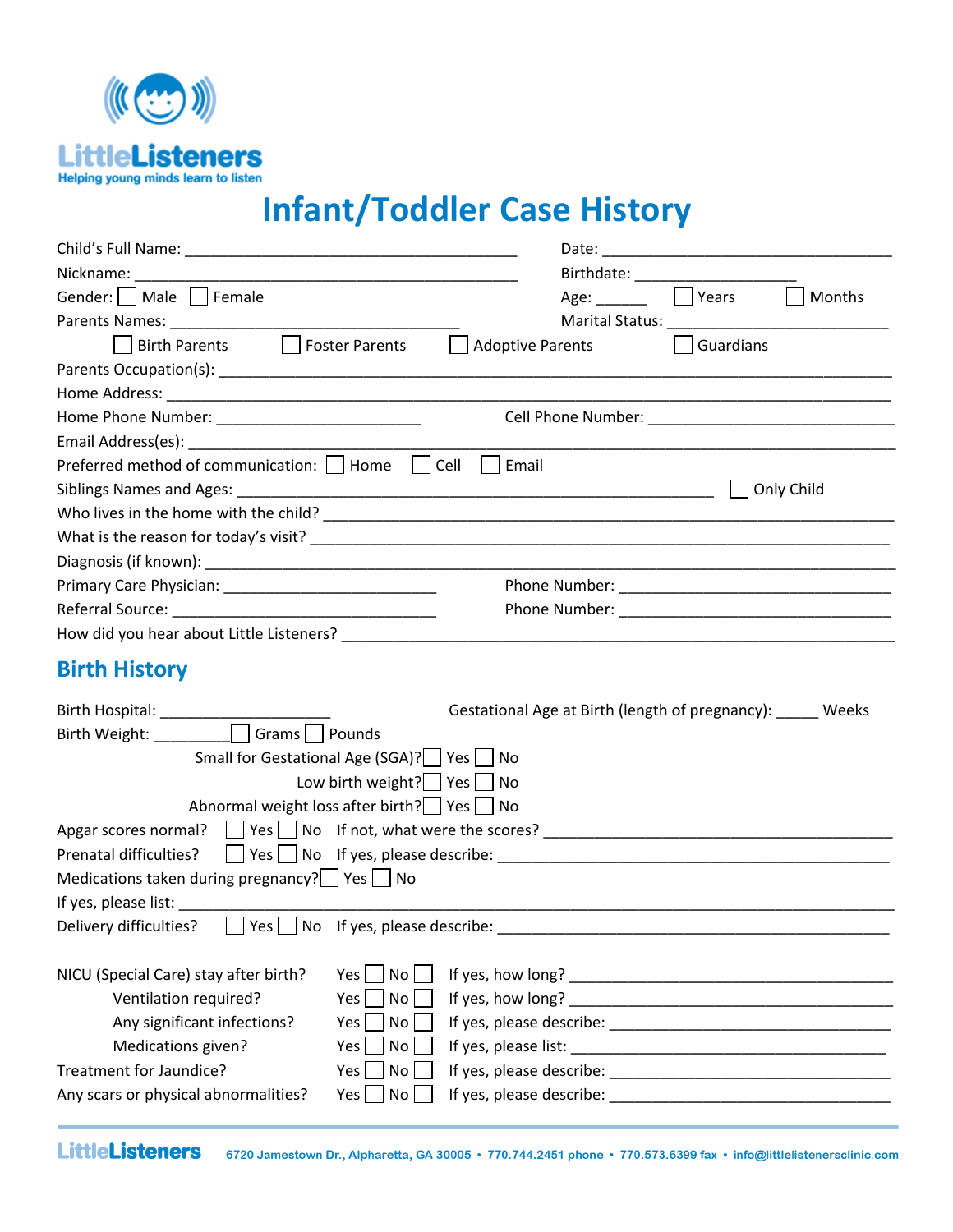| Any congenital defects? Yes No I If yes, please describe: |  |
|-----------------------------------------------------------|--|
| Any other significant birth history?                      |  |

### **Medical History**

Has your child had any of the following medical problems? Please check No, Past or Present to the right of the condition:

\_\_\_\_\_\_\_\_\_\_\_\_\_\_\_\_\_\_\_\_\_\_\_\_\_\_\_\_\_\_\_\_\_\_\_\_\_\_\_\_\_\_\_\_\_\_\_\_\_\_\_\_\_\_\_\_\_\_\_\_\_\_\_\_\_\_\_\_\_\_\_\_\_\_\_\_\_\_\_\_\_\_\_\_\_\_\_\_\_\_\_\_\_\_\_\_\_\_

 $\overbrace{\phantom{xx}}^{x}$ 

|                       | No | Past | Present |                                  | No | Past | Present |
|-----------------------|----|------|---------|----------------------------------|----|------|---------|
| Allergies             |    |      |         | <b>Hepatitis</b>                 |    |      |         |
| Asthma                |    |      |         | <b>High Fevers</b>               |    |      |         |
| Cancer                |    |      |         | Hospitalization                  |    |      |         |
| Cerebral Palsy        |    |      |         | <b>Kidney Problems</b>           |    |      |         |
| Chicken Pox           |    |      |         | <b>Mastoiditis</b>               |    |      |         |
| Cleft Lip or Palate   |    |      |         | <b>Measles</b>                   |    |      |         |
| Concussion            |    |      |         | Meningitis                       |    |      |         |
| Cytomegalovirus (CMV) |    |      |         | Mumps                            |    |      |         |
| Developmental Delay   |    |      |         | Neurofibromatosis                |    |      |         |
| <b>Diabetes</b>       |    |      |         | Noise Exposure                   |    |      |         |
| <b>Dizziness</b>      |    |      |         | Pneumonia                        |    |      |         |
| Ear Infections        |    |      |         | <b>RespSyncitial Virus (RSV)</b> |    |      |         |
| Ear Surgery           |    |      |         | Rubella                          |    |      |         |
| Ear Tubes             |    |      |         | <b>Seizures</b>                  |    |      |         |
| Encephalitis          |    |      |         | Sinusitis (Chronic)              |    |      |         |
| <b>Frequent Colds</b> |    |      |         | Tinnitus                         |    |      |         |
| <b>German Measles</b> |    |      |         | Tuberculosis (TB)                |    |      |         |
| <b>Head Trauma</b>    |    |      |         | <b>Vision Problems</b>           |    |      |         |
| Headaches (Severe)    |    |      |         | Other:                           |    |      |         |

If you answered Past or Present to any of the above, please describe and list approximate dates:

| Known Allergies or Dietary Restrictions: Notified and the control of the control of the control of the control of the control of the control of the control of the control of the control of the control of the control of the |                                               |  |  |  |  |
|--------------------------------------------------------------------------------------------------------------------------------------------------------------------------------------------------------------------------------|-----------------------------------------------|--|--|--|--|
|                                                                                                                                                                                                                                |                                               |  |  |  |  |
| Has your child had any scans, x-rays, MRI's or special tests? $\Box$ Yes $\Box$ No                                                                                                                                             |                                               |  |  |  |  |
| If yes, please list and provide results:                                                                                                                                                                                       |                                               |  |  |  |  |
| Current Medications and Dosages (Supplements, OTC and Prescription):                                                                                                                                                           |                                               |  |  |  |  |
|                                                                                                                                                                                                                                |                                               |  |  |  |  |
| <b>Hearing History</b>                                                                                                                                                                                                         |                                               |  |  |  |  |
| Was your child's hearing screened at birth?                                                                                                                                                                                    | $Yes \perp No$ If yes, what were the results: |  |  |  |  |
| Do you have concerns about your child's hearing?                                                                                                                                                                               | $Yes \mid No$ If yes, please explain:         |  |  |  |  |
| Does your child have a diagnosed hearing loss?                                                                                                                                                                                 | Yes $\Box$ No If yes:                         |  |  |  |  |
| What type of hearing loss? Which ear(s)?                                                                                                                                                                                       |                                               |  |  |  |  |
| Wears amplification or an implant?                                                                                                                                                                                             | $Yes \mid$ No If yes, type?                   |  |  |  |  |
| Preferential seating in the classroom?                                                                                                                                                                                         | No<br>Yes l                                   |  |  |  |  |

\_\_\_\_\_\_\_\_\_\_\_\_\_\_\_\_\_\_\_\_\_\_\_\_\_\_\_\_\_\_\_\_\_\_\_\_\_\_\_\_\_\_\_\_\_\_\_\_\_\_\_\_\_\_\_\_\_\_\_\_\_\_\_\_\_\_\_\_\_\_\_\_\_\_\_\_\_\_\_\_\_\_\_\_\_\_\_\_\_\_\_\_\_\_\_\_\_\_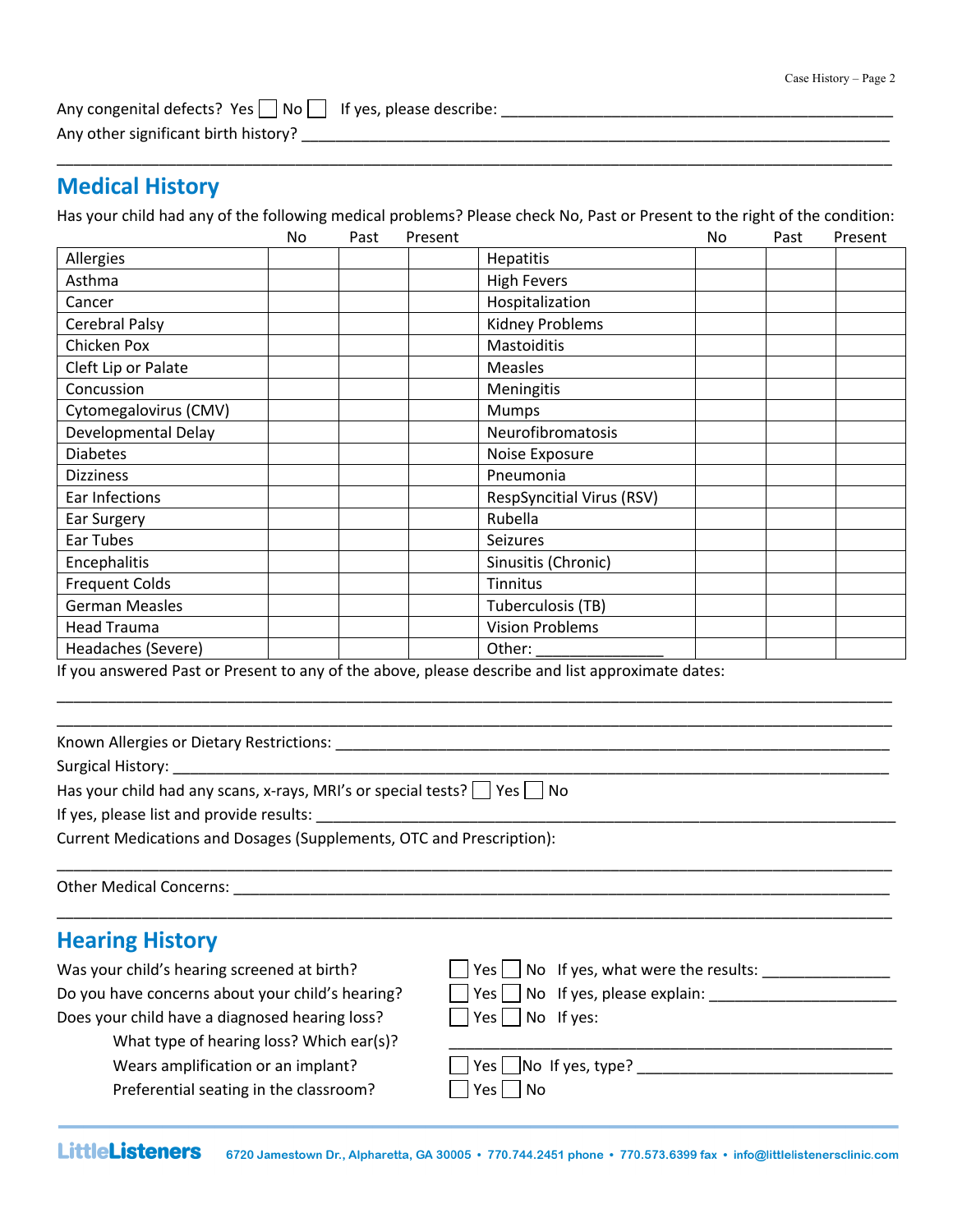## **Family History**

Do any immediate family members have any of the following conditions:

| Condition                             | Yes | No |                                     | Yes | No |
|---------------------------------------|-----|----|-------------------------------------|-----|----|
| Anxiety                               |     |    | Hearing Loss from Birth             |     |    |
| Attention Deficit Disorder (ADD/ADHD) |     |    | Language Disorder                   |     |    |
| Auditory Processing Disorder (APD)    |     |    | Learning Disability                 |     |    |
| <b>Bipolar Disorder</b>               |     |    | Obsessive/Compulsive Disorder (OCD) |     |    |
| <b>Cognitive Deficits</b>             |     |    | Sensory Integration (SI) Disorder   |     |    |
| Depression                            |     |    | Other:                              |     |    |

\_\_\_\_\_\_\_\_\_\_\_\_\_\_\_\_\_\_\_\_\_\_\_\_\_\_\_\_\_\_\_\_\_\_\_\_\_\_\_\_\_\_\_\_\_\_\_\_\_\_\_\_\_\_\_\_\_\_\_\_\_\_\_\_\_\_\_\_\_\_\_\_\_\_\_\_\_\_\_\_\_\_\_\_\_\_\_\_\_\_\_\_\_\_\_\_\_\_ \_\_\_\_\_\_\_\_\_\_\_\_\_\_\_\_\_\_\_\_\_\_\_\_\_\_\_\_\_\_\_\_\_\_\_\_\_\_\_\_\_\_\_\_\_\_\_\_\_\_\_\_\_\_\_\_\_\_\_\_\_\_\_\_\_\_\_\_\_\_\_\_\_\_\_\_\_\_\_\_\_\_\_\_\_\_\_\_\_\_\_\_\_\_\_\_\_\_ \_\_\_\_\_\_\_\_\_\_\_\_\_\_\_\_\_\_\_\_\_\_\_\_\_\_\_\_\_\_\_\_\_\_\_\_\_\_\_\_\_\_\_\_\_\_\_\_\_\_\_\_\_\_\_\_\_\_\_\_\_\_\_\_\_\_\_\_\_\_\_\_\_\_\_\_\_\_\_\_\_\_\_\_\_\_\_\_\_\_\_\_\_\_\_\_\_\_

\_\_\_\_\_\_\_\_\_\_\_\_\_\_\_\_\_\_\_\_\_\_\_\_\_\_\_\_\_\_\_\_\_\_\_\_\_\_\_\_\_\_\_\_\_\_\_\_\_\_\_\_\_\_ \_\_\_\_\_\_\_\_\_\_\_\_\_\_\_\_\_\_\_\_\_\_\_\_\_\_\_\_\_\_\_\_

\_\_\_\_\_\_\_\_\_\_\_\_\_\_\_\_\_\_\_\_\_\_\_\_\_\_\_\_\_\_\_\_\_\_\_\_\_\_\_\_\_\_\_\_\_\_\_\_\_\_\_\_\_\_\_ \_\_\_\_\_\_\_\_\_\_\_\_\_\_\_\_\_\_\_\_\_\_\_\_\_\_\_\_\_\_\_\_

Is there anything else we need to know about your child? \_\_\_\_\_\_\_\_\_\_\_\_\_\_\_\_\_\_\_\_\_\_\_\_\_\_\_\_\_\_\_\_\_\_\_\_\_\_\_\_\_\_\_\_\_\_\_\_\_\_\_

Print name of person completing this form **Relationship to patient** Relationship to patient

Signature Date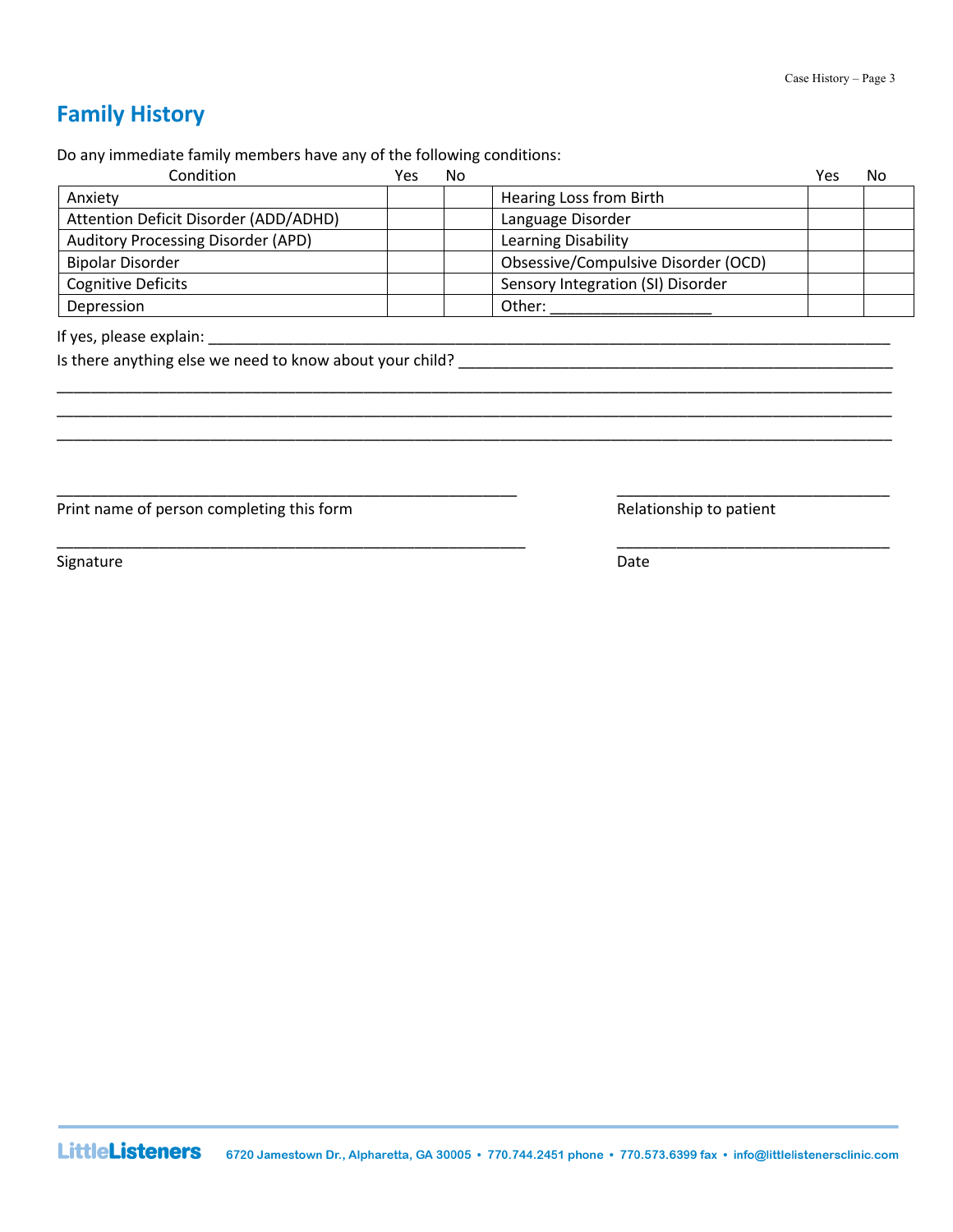#### **HIPAA OMNIBUS RULE**

#### **PATIENT ACKNOWLEDGEMENT OF RECEIPT OF NOTICE OF PRIVACY PRACTICES AND RELEASE OF INFORMATION FORM**

You may refuse to sign this acknowledgement & authorization, however in doing so we may not be able to proceed with treatment.

How should our staff address you (parent/guardian or patient if 18 or older)? \_\_

By signing, you acknowledge receipt of a copy of the currently effective Notice of Privacy Practices (NOPP) for Little Listeners. Your signature verifies that you have reviewed this NOPP and have been given an opportunity to ask questions about it, understand it, and do hereby agree to its terms. (A copy of this signed, dated document shall be as effective as the original.)

The policy at Little Listeners regarding **written** health information access, restricts that access to the individual (patient or guardian) signing this document. Reports and written communications with confidential information will be delivered via the email address provided in the case history and through our secure/encrypted email server to this single individual only. We ask that any other requests from other professionals involved in your (or your child's care) be handled between you and that professional directly with the electronic copy that we send directly to you. We will not be able to send personal written information via any other electronic format or to any other professionals without your specific and directed consent outside of this form. Consent can be grated either by handwritten or email communication and by specifically designating the written information to be shared and an email address or fax number to whom we may send the information securely.

The **verbal** information policy at Little Listeners regarding collaborative services for you or your child with Speech and Language Pathologists, Occupational Therapists, BCW Service Coordinators and Staff, Psychologists, Educators, Tutors, Physicians and or authorized business office personnel for those professionals is authorized by my signature below unless specifically excluded as the following:

By signing this form, you consent to being contacted by the phone numbers or email addresses provided in the case history regarding appointments, treatment, billing or specific health information.

\_\_\_\_\_\_\_\_\_\_\_\_\_\_\_\_\_\_\_\_\_\_\_\_\_\_\_\_\_\_\_\_\_\_\_\_\_\_\_\_\_\_\_\_\_\_\_\_\_\_\_\_\_\_\_\_\_\_\_\_\_\_\_\_\_\_\_\_\_\_\_\_\_\_\_\_\_\_\_\_\_\_\_\_\_\_\_\_\_\_\_\_\_\_\_\_\_\_\_\_\_\_\_\_\_\_\_\_\_\_\_\_\_\_\_\_\_\_

*If you prefer to opt out of updates from our clinic regarding special services, events, or fund raising efforts, please initial here.* 

In signing this HIPAA Patient Acknowledgement Form, you acknowledge and authorize, that this office may recommend products or services to promote your improved health. This office may or may not receive third party remuneration from these affiliated companies. We, under current HIPAA Omnibus Rule, provide you this information with your knowledge and consent.

Little Listeners is a non-discriminating company that will not refuse services based on cultural, religious or language differences. In the event of a language barrier, interpretation services will be provided to the client/family at our expense. We do, however reserve the right to refuse services if we feel as if a client/family is a threat to our staff, clients or other families within our facility, or if it is our judgment that our services may not be beneficial to you or your child.

It is your right to submit a complaint regarding our compliance with the HIPAA Omnibus Rule or State/Federal laws. You may request a form from us to complete or download a form at http://www.hhs.gov/hipaa/for-professionals/breach-notification/breach-reporting/index.html

| Please <i>print</i> name of Patient  | Patient <i>signature</i> (if 18 years or older) | Date |
|--------------------------------------|-------------------------------------------------|------|
| Please <i>print</i> name of Guardian | Guardian <i>signature</i> (if patient under 18) | Date |
| <b>Office Use Only</b>               |                                                 |      |

As Privacy Officer, I attempted to obtain the patient's (or representatives) signature on this Acknowledgement but did not because:

It was emergency treatment I could not communicate with the patient The patient refused to sign The patient was unable to sign because

Signature of Privacy Officer

Other (please describe)

\_\_\_\_\_\_\_\_\_\_\_\_\_\_\_\_\_\_\_\_\_\_\_\_\_\_\_\_\_\_\_\_\_\_\_\_\_\_\_\_\_\_\_\_